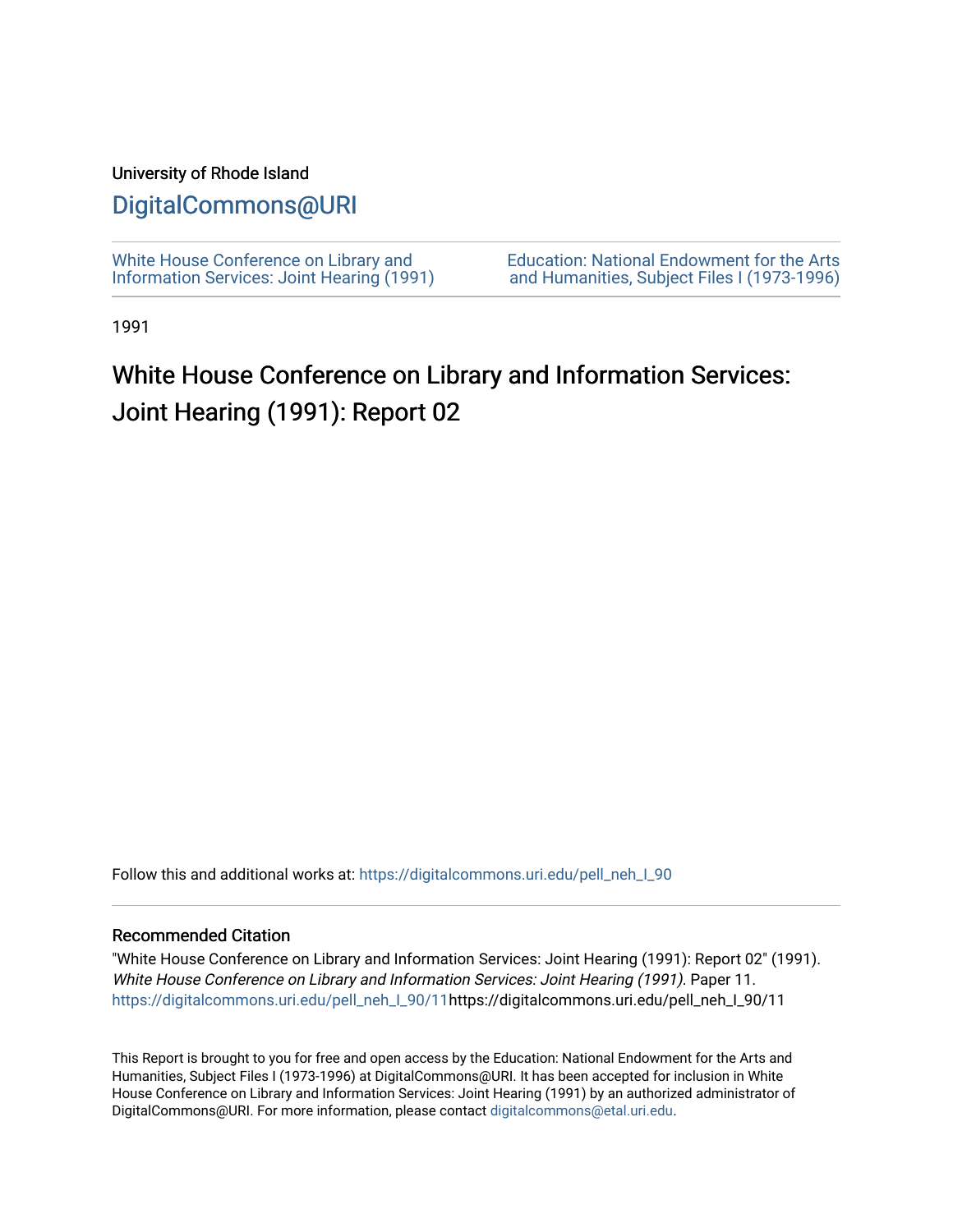

As the United States and the world move into the 21st century, policy makers at all levels must deal with the explosion in information services. The White House Conference on Library and Information Services was authorized by Public Law 100-382 to develop recommendations for improving library and information services to meet the demands we face in the next millennium.

- Who: Approximately 900 delegates and alternates selected by their states and representing all 50 states and 9 U.S. territories, Native American tribes and the federal library community. Conference participants will include:
	- library and information professionals
	- government officials
	- library trustees
	- general public
- When: The conference process is already taking place in preconference meetings and public forums across the country. At these state level activities, policy recommendations are being formulated for action by state and local officials and for the consideration of the national delegation.

The White House Conference will be held at the Washington Convention Center, Washington, D.C., July 9-13, 1991.

Why: The Conference will make recommendations to improve library and information services to enhance literacy, increase productivity, and strengthen democracy. This theme umbrella places the Conference at the cutting edge of some of the most critical issues facing our nation: a literate workforce, the productivity to compete in the international marketplace of the 21st century, and a populace equipped to participate fully in the democratic system.

> 1111 18th Street, NW • Washington, DC • 20036 (202) 254-5100 • (800) WHCLIS2 •Fax: (202) 254-5117

The White House Conference is conducted under the direction of The U.S. National Commission on Libraries and Information Science